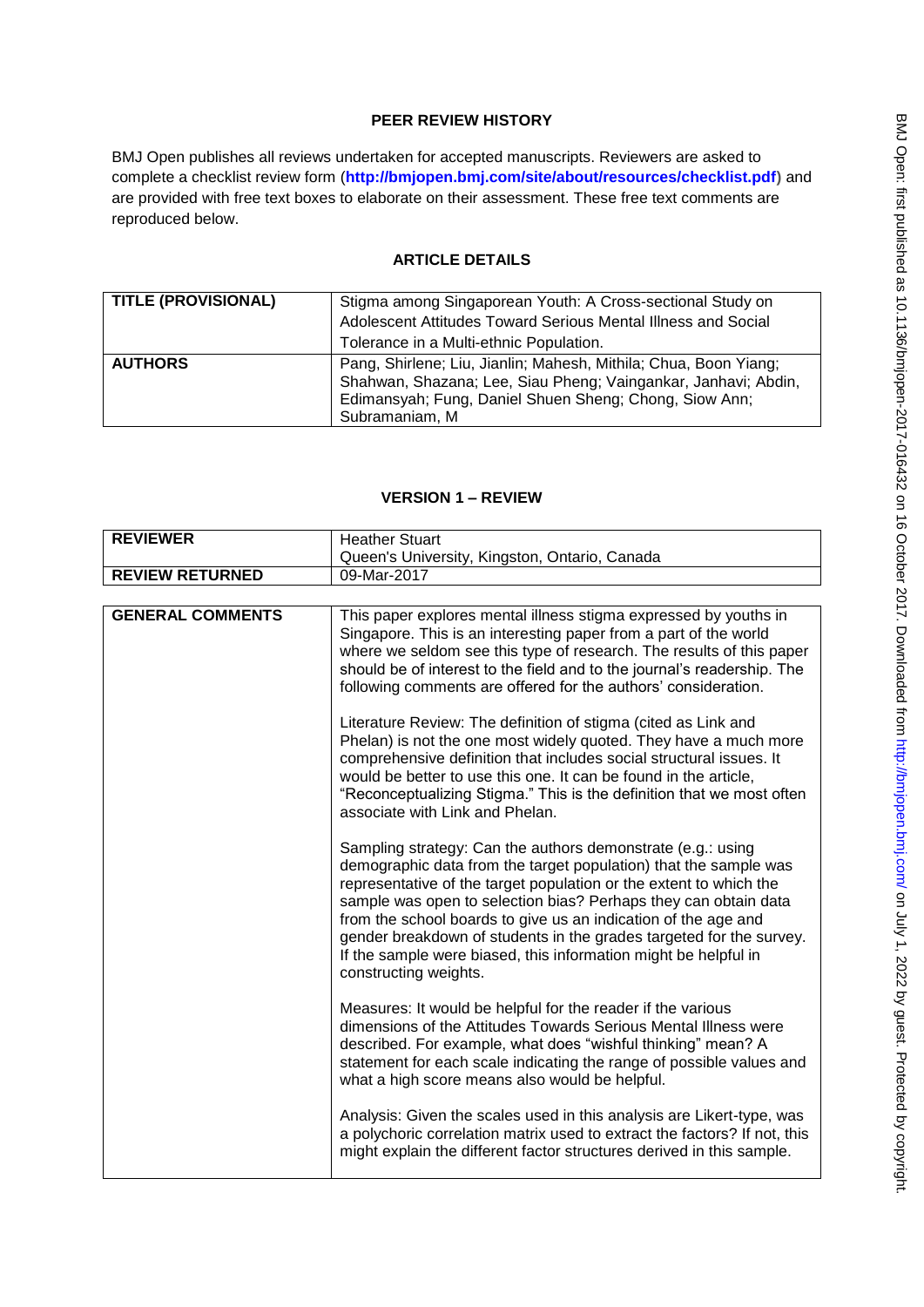| If a polychoric matrix was not used, the factor structure should be<br>confirmed using this approach. This is important to clarify given that<br>the main conclusion of the paper is that the dimensions of stigma<br>are different. How did the authors handle missing item data in the<br>scales? Were values imputed or were cases eliminated? This detail<br>should be included in the manuscript. If missing items were imputed,<br>then it would also be important to know that there was a cut-off<br>before imputation was done (e.g. 80% of data had to be present). If<br>cases were deleted, then the sample size for the analysis should be<br>reported.                                                                                                                                                                                                                                                                           |
|------------------------------------------------------------------------------------------------------------------------------------------------------------------------------------------------------------------------------------------------------------------------------------------------------------------------------------------------------------------------------------------------------------------------------------------------------------------------------------------------------------------------------------------------------------------------------------------------------------------------------------------------------------------------------------------------------------------------------------------------------------------------------------------------------------------------------------------------------------------------------------------------------------------------------------------------|
| Conclusion: The authors conclude that the dimensions of stigma are<br>different in Asian cultures compared to Western cultures. Given that<br>their sample is restricted to Singaporean youth, may not be<br>representative, and they noticed ethnic differences, extrapolating<br>their findings to entire cultures is an overstatement. They could<br>certainly speculate on this point, but their data do not speak to it<br>directly. Secondly, they suggest that educational campaigns be used<br>to address negative attitudes and misconceptions. The literature<br>shows that traditional 'literacy based' education is not effective in<br>changing social distance so the authors may want to be more<br>specific about the types of interventions that would be considered<br>best practises in the field if they are going to make<br>recommendations. Corrigan has completed a large meta-analysis<br>that could be helpful here. |
| Table 1: The mean age in years should have an accompanying<br>standard deviation.                                                                                                                                                                                                                                                                                                                                                                                                                                                                                                                                                                                                                                                                                                                                                                                                                                                              |
| Table 2: It is interesting that words pertaining to dangerousness<br>were not among the top 5. Expectations of danger are a common<br>stereotype about people with a mental illness and educational<br>programs often spend an inordinate amount of time dispelling this<br>stereotype; yet, it doesn't seem to be top of mind. We have noticed<br>this in Canada as well. This finding might warrant some discussion<br>and speculation.                                                                                                                                                                                                                                                                                                                                                                                                                                                                                                      |
| Tables 4 and 6: The column(s) on the far right were cut off in my<br>copy. Table 6 also had some formatting problems with the width of<br>the first two columns.                                                                                                                                                                                                                                                                                                                                                                                                                                                                                                                                                                                                                                                                                                                                                                               |

| <b>REVIEWER</b>        | Joanna Henderson<br>Centre for Addiction and Mental Health |
|------------------------|------------------------------------------------------------|
| <b>REVIEW RETURNED</b> | 24-Mar-2017                                                |

| <b>GENERAL COMMENTS</b> | Thank you for the opportunity to review this manuscript. It addresses<br>stigma which is a very important issue in youth mental health,<br>particularly as it relates to social inclusion and help seeking. The<br>authors are to be commended for aspects of their methodology<br>(cross region normative sample) and their attention to the<br>functioning of the measures in this cultural context. I make the<br>following suggestions in order to strengthen the manuscript:<br>Major/Substantive<br>Method |
|-------------------------|------------------------------------------------------------------------------------------------------------------------------------------------------------------------------------------------------------------------------------------------------------------------------------------------------------------------------------------------------------------------------------------------------------------------------------------------------------------------------------------------------------------|
|                         |                                                                                                                                                                                                                                                                                                                                                                                                                                                                                                                  |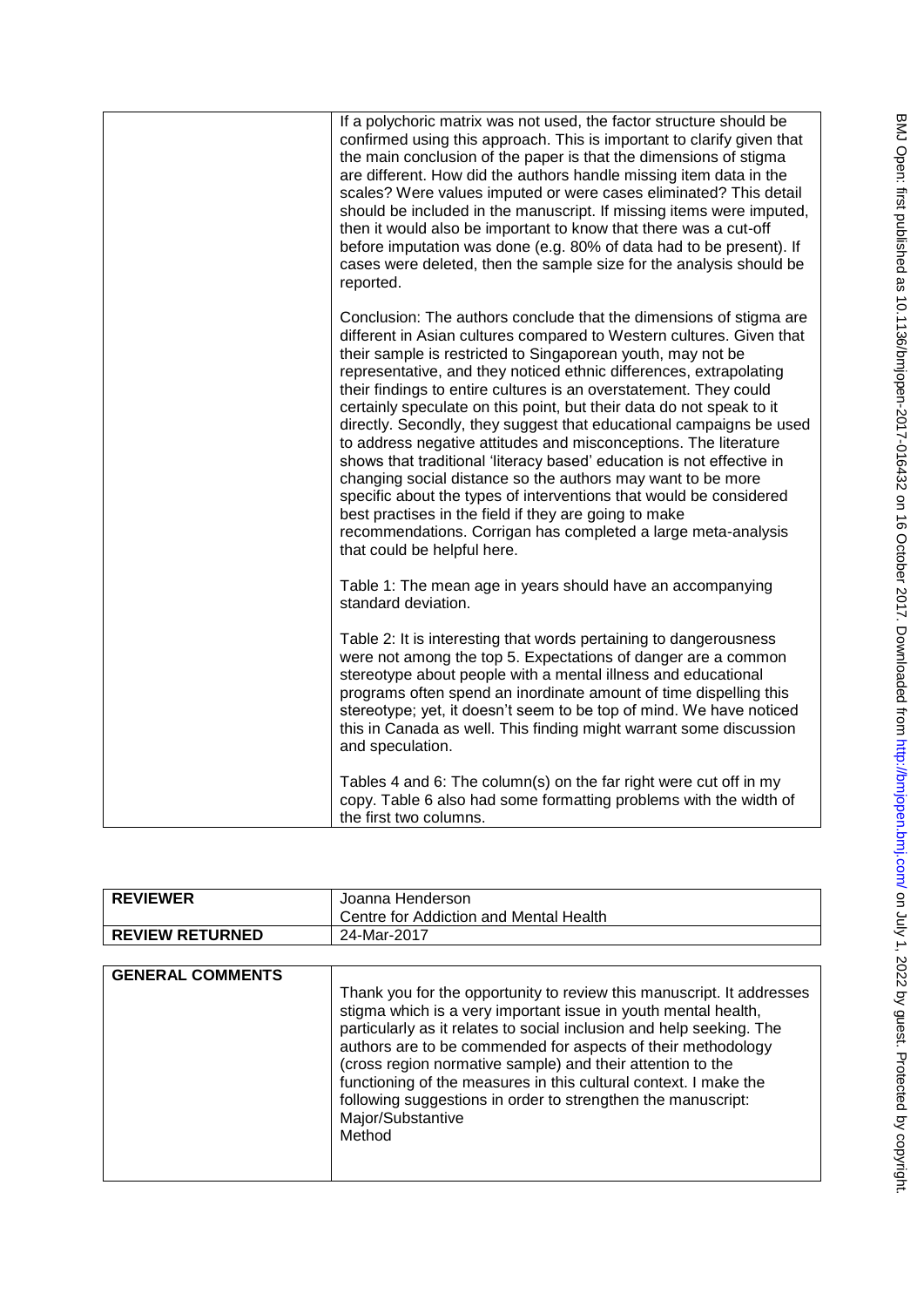|  | How were student informed of the study? Additional clarification<br>about how many students approached, how many consent forms<br>distributed, how many consent forms returned, how many surveys<br>started, how many surveys completed, and any information about<br>non-participants would be helpful. In addition, information about                                                         |
|--|-------------------------------------------------------------------------------------------------------------------------------------------------------------------------------------------------------------------------------------------------------------------------------------------------------------------------------------------------------------------------------------------------|
|  | strategies for encouraging completion would be informative - were<br>reminders sent? Were incentives provided?<br>Has the open text strategy been used before? If yes, include<br>reference here. How was this data coded?                                                                                                                                                                      |
|  | <b>Results</b><br>How does sample compare to overall student population in terms of<br>gender, age and ethnicity?                                                                                                                                                                                                                                                                               |
|  | Regarding word analyses - Ideally a coding scheme would be<br>articulated, with some higher level themes described and used to<br>guide the presentation of the results (including those that later<br>appear in the Discussion).                                                                                                                                                               |
|  | Present PCA before reporting on rates of endorsement since rates<br>individual item endorsements, separate from understanding the<br>measure as a whole, are of unclear value.                                                                                                                                                                                                                  |
|  | How does exposure to MH awareness campaigns related to<br>attitudes or types of words produced? It seems you have the<br>opportunity to explore these questions.<br><b>Discussion</b>                                                                                                                                                                                                           |
|  | Much of the content of the first few paragraphs should be in the<br>Results section or removed. Emphasis should be on interpreting<br>finding and connecting to previous research. Clear connections back<br>to issues of social inclusion and help seeking introduced in the<br>Introduction should be made.                                                                                   |
|  | Minor<br>Include exposure to MH awareness campaigns in aims<br>Why was 1000 picked as the target N?<br>For ATSMI-AV - add numbers of items for each subscale in<br>description of original and reliability info for consistency with STS.<br>Include Ns for each category of excluded data.<br>Move reference to Table 6 to the beginning of section where<br>regression results are discussed. |
|  | Language<br>I would suggest a thorough review to tighten up the language and<br>grammar, and recommend paying particular attention to informal<br>language and phrasing.                                                                                                                                                                                                                        |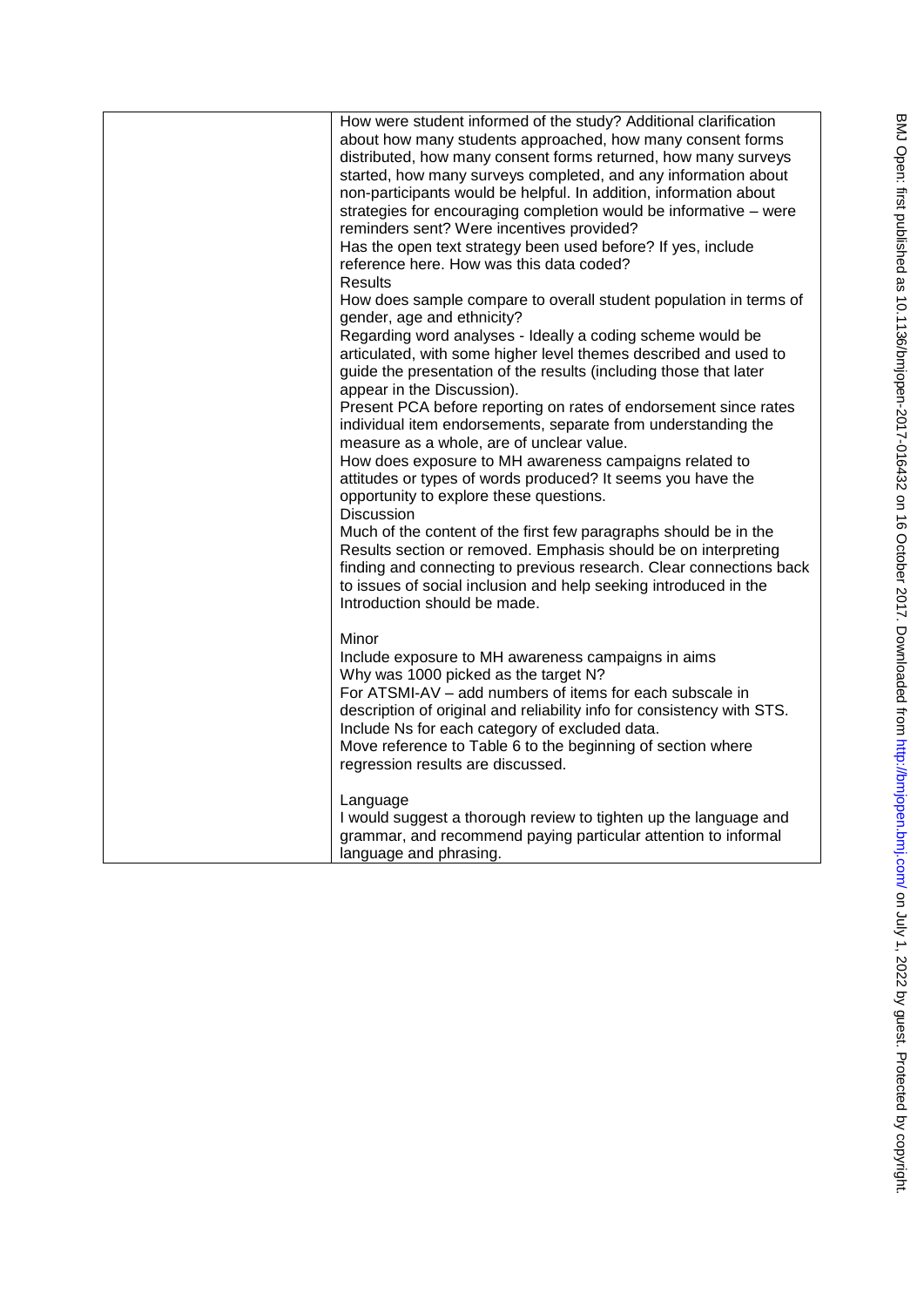## **VERSION 1 – AUTHOR RESPONSE**

## **Reviewer: 1**

Reviewer Name: Heather Stuart Institution and Country: Queen's University, Kingston, Ontario, Canada Please state any competing interests or state "None declared": None declared

## Please leave your comments for the authors below

This paper explores mental illness stigma expressed by youths in Singapore. This is an interesting paper from a part of the world where we seldom see this type of research. The results of this paper should be of interest to the field and to the journal"s readership. The following comments are offered for the authors' consideration.

## Literature Review

Comment:

The definition of stigma (cited as Link and Phelan) is not the one most widely quoted. They have a much more comprehensive definition that includes social structural issues. It would be better to use this one. It can be found in the article, "Reconceptualizing Stigma." This is the definition that we most often associate with Link and Phelan.

Response: Thank you for this suggestion. We have now added Link & Phelan"s (2001) definition of stigma in our literature review.

## Sampling strategy

Comment:

Can the authors demonstrate (e.g.: using demographic data from the target population) that the sample was representative of the target population or the extent to which the sample was open to selection bias? Perhaps they can obtain data from the school boards to give us an indication of the age and gender breakdown of students in the grades targeted for the survey. If the sample were biased, this information might be helpful in constructing weights.

Response: In accordance with this suggestion, the Ministry of Education was contacted in an attempt to obtain the above information. Unfortunately, information on the ethnic distribution of youths was not available. However, the sample was similar to the student population in terms of age (mean 15.9 vs 15.15 years) and gender (females 47.1% vs 49.2%). This information has now been included in the manuscript.

## Measures

Comment: It would be helpful for the reader if the various dimensions of the Attitudes Towards Serious Mental Illness were described. For example, what does "wishful thinking" mean? A statement for each scale indicating the range of possible values and what a high score means also would be helpful.

## Response:

Further detail on the dimensions of the ATSMI-AV have been added to the measures section. At the moment there is insufficient research on the psychometric properties of the scale to give validated cut-off values. We have, however, followed the original authors" instructions that "higher scores indicate stronger endorsement" or higher levels of stigma and have clarified this in the Measures section.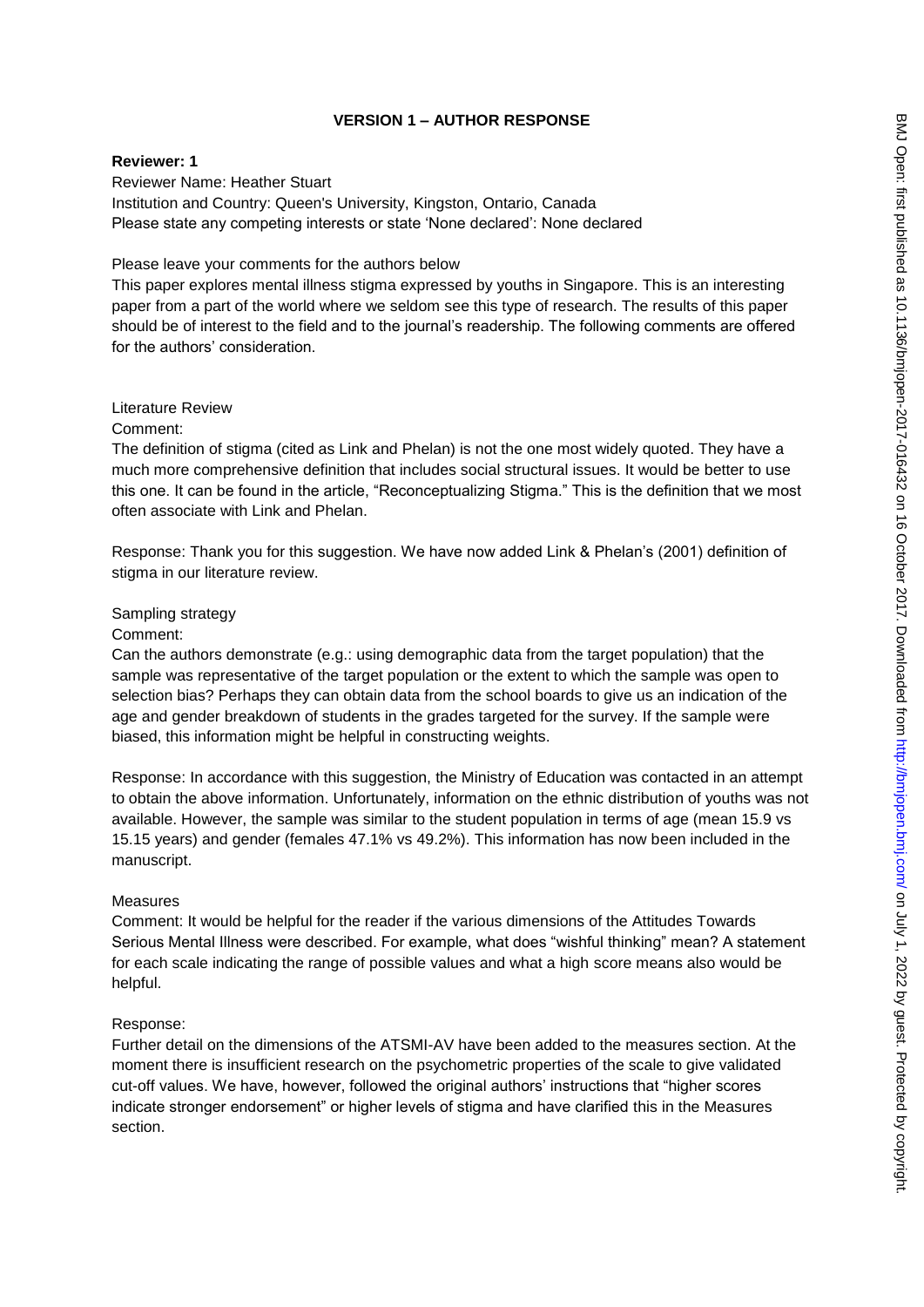#### Analysis

Comment: Given the scales used in this analysis are Likert-type, was a polychoric correlation matrix used to extract the factors? If not, this might explain the different factor structures derived in this sample. If a polychoric matrix was not used, the factor structure should be confirmed using this approach. This is important to clarify given that the main conclusion of the paper is that the dimensions of stigma are different.

Response: A polychoric correlation was run and compared to our results. It yielded 5 slightly different factors for the ATSMI-AV and two for the STS which remained the same. The last of the 5 ATSMI-AV appears to lack meaning and we feel the exploratory PCA conducted was appropriate and yielded factors with more semantic meaning. The results of the ATSMI-AV polychoric matrix are included below for your review.

Factor 1: Threat (Items differ with Watson"s findings and our analysis via SPSS; however, factor meaning remains the same)

- 1. Mentally ill people scare me.
- 2. I would cross the street if I saw a mentally ill person coming in order to avoid passing him/her.
- 3. I think that mentally ill people are strange and weird.
- 4. I can"t see myself hanging out with a mentally ill person.
- 5. Mentally ill people are easy to spot.
- 6. If you become mentally ill your life is pretty much over.
- 7. Mentally ill people tend to be more violent than other people.

Factor 2: Label Avoidance (same results as our analysis via SPSS)

8. If I had a mentally ill relative, I wouldn"t want anyone to know.

9. Most of my friends would see me as being weak if they thought that I had a mental illness.

10. I would be very embarrassed if I were diagnosed as having a mental illness.

Factor 3: Social Concern (same results as our analysis via SPSS)

11. I think that there really isn"t anything called mental illness; some people are just different.

- 12. Schools and parents are mostly responsible for making people mentally ill.
- 13. I think that society makes up the diagnosis of mental illness just to control people.
- 14. I think that you could catch mental illness from another person.

Factor 4: Wishful thinking (same results as our analysis via SPSS)

- 15. Mentally ill people can get well if they are treated with love and kindness.
- 16. There are medications now that can cure mental illness.
- 17. People who are mentally ill could be well if they tried hard enough.
- 18. If a relative of mine became mentally ill, I know that I could convince them to get well.

Factor 5: Untitled (Items differ Watson"s findings and our analysis via SPSS; The meaning of this factor is hard to determine)

- 19. I sometimes worry that I may have a mental illness.
- 20. I don"t think that there is any way that I can become mentally ill.

Item not loaded: (different from our analysis via SPSS)

21. Eating the wrong things or taking drugs can make you mentally ill.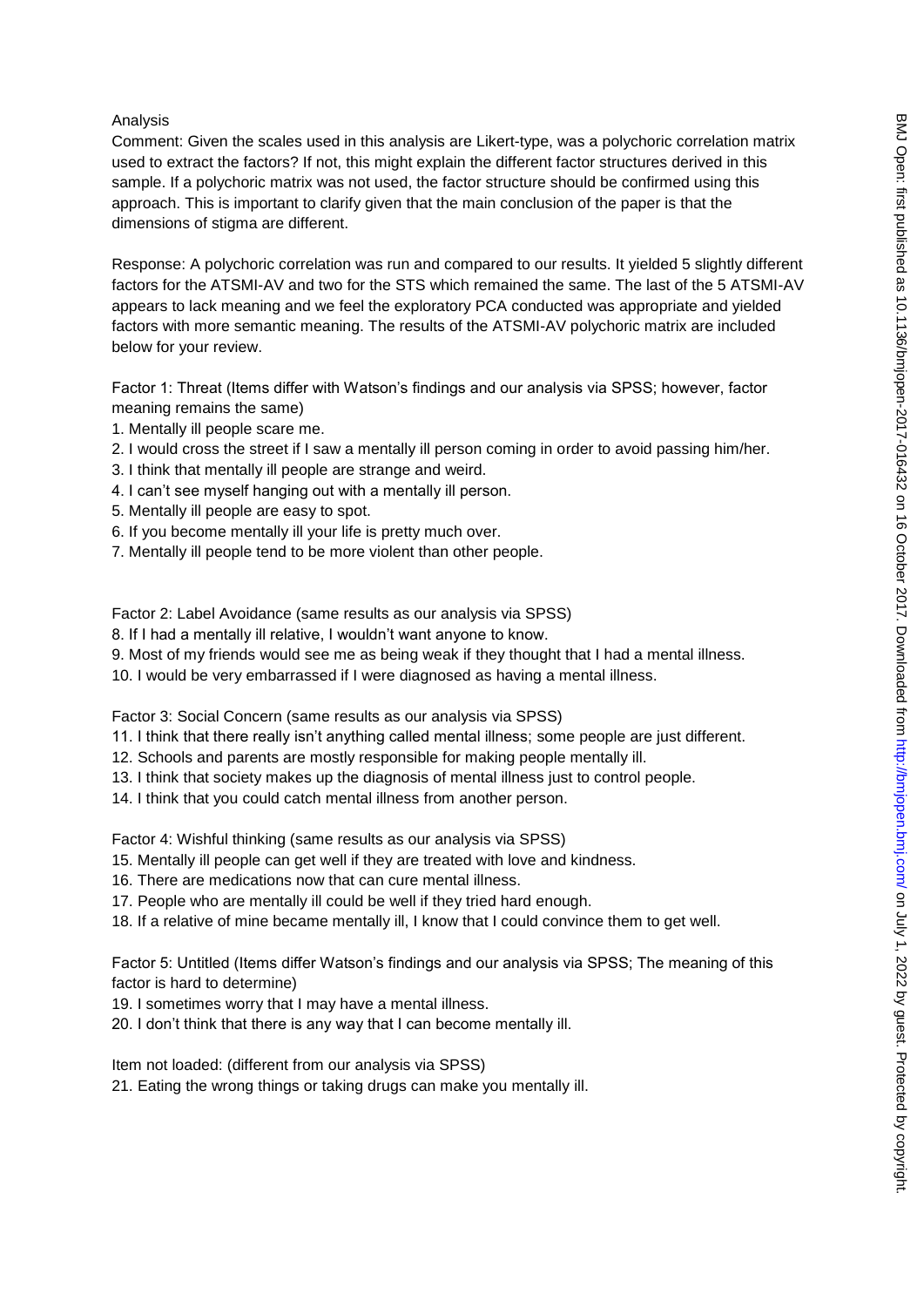Comment: How did the authors handle missing item data in the scales? Were values imputed or were cases eliminated? This detail should be included in the manuscript. If missing items were imputed, then it would also be important to know that there was a cut-off before imputation was done (e.g. 80% of data had to be present). If cases were deleted, then the sample size for the analysis should be reported.

Response: Cases with missing data ( $N = 60$ ) were eliminated from the original sample of 1000 students, and "940 responses were included for analysis after data cleaning". The remaining cases had at least 80% of data present. This information has been added to the manuscript for clarity.

#### **Conclusion**

#### Comment:

The authors conclude that the dimensions of stigma are different in Asian cultures compared to Western cultures. Given that their sample is restricted to Singaporean youth, may not be representative, and they noticed ethnic differences, extrapolating their findings to entire cultures is an overstatement. They could certainly speculate on this point, but their data do not speak to it directly. Secondly, they suggest that educational campaigns be used to address negative attitudes and misconceptions. The literature shows that traditional "literacy based" education is not effective in changing social distance so the authors may want to be more specific about the types of interventions that would be considered best practises in the field if they are going to make recommendations. Corrigan has completed a large meta-analysis that could be helpful here.

Response: Thank you for these recommendations. The text has been amended to discuss potential cultural differences without generalising findings to all Asian cultures. Further detail on potential stigma interventions has also been added to the discussion.

#### Comment:

Table 1: The mean age in years should have an accompanying standard deviation.

Table 2: It is interesting that words pertaining to dangerousness were not among the top 5. Expectations of danger are a common stereotype about people with a mental illness and educational programs often spend an inordinate amount of time dispelling this stereotype; yet, it doesn"t seem to be top of mind. We have noticed this in Canada as well. This finding might warrant some discussion and speculation.

Tables 4 and 6: The column(s) on the far right were cut off in my copy. Table 6 also had some formatting problems with the width of the first two columns.

Response: Thank you for the above suggestions. Changes have been made to the tables in the documents to make them clearer. Please let us know if they still do not show correctly.

#### **Reviewer: 2**

Reviewer Name: Joanna Henderson Institution and Country: Centre for Addiction and Mental Health Please state any competing interests or state "None declared": None declared

Please leave your comments for the authors below

Thank you for the opportunity to review this manuscript. It addresses stigma which is a very important issue in youth mental health, particularly as it relates to social inclusion and help seeking. The authors are to be commended for aspects of their methodology (cross region normative sample) and their attention to the functioning of the measures in this cultural context. I make the following suggestions in order to strengthen the manuscript:

Major/Substantive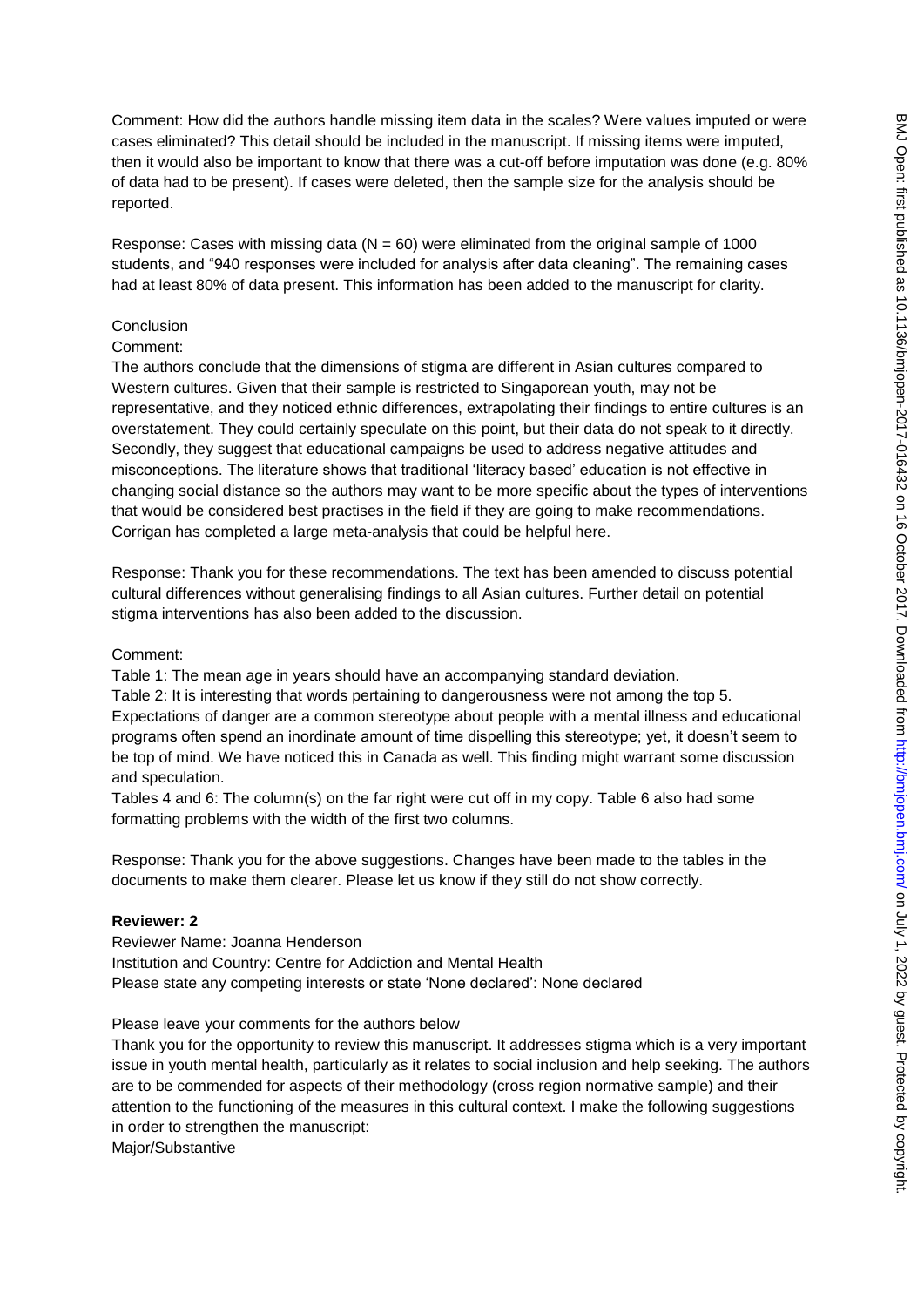#### Method

Comment: How were student informed of the study? Additional clarification about how many students approached, how many consent forms distributed, how many consent forms returned, how many surveys started, how many surveys completed, and any information about non-participants would be helpful. In addition, information about strategies for encouraging completion would be informative – were reminders sent? Were incentives provided?

Response: Thank you for highlighting these important questions. Students were informed of the study via school notification boards, email blasts and presentations at the schools. Reminders were sent to volunteers and participants who completed the survey were reimbursed. 1016 surveys were started and 1000 were completed. Further information on participant response has been added to the manuscript.

Comment: Has the open text strategy been used before? If yes, include reference here. How was this data coded?

Response: The open text method has been used in previous studies and the references have been added to the paper. Data was coded using basic content analysis. (Pinfold V, Toulmin H, Thornicroft G, Huxley P, Farmer P, Graham T. Reducing psychiatric stigma and discrimination: evaluation of educational interventions in UK secondary schools. Brit J Psychiat. 2003;182(4):342-346.)

#### **Results**

Comment: How does sample compare to overall student population in terms of gender, age and ethnicity?

Response: Similar to the comment from the first reviewer, the Ministry of Education was contacted in an attempt to obtain the above information. Unfortunately, information on the ethnic distribution of youths was not available. However, the sample was similar to the student population in terms of age (mean 15.9 vs 15.15 years) and gender (females 47.1% vs 49.2%)

## Comment:

Regarding word analyses - Ideally a coding scheme would be articulated, with some higher level themes described and used to guide the presentation of the results (including those that later appear in the Discussion).

Response: Thank you for this suggestion. We have attempted to describe the findings from the word analyses more clearly in the manuscript and described more themes found in the data.

Comment: Present PCA before reporting on rates of endorsement since rates individual item endorsements, separate from understanding the measure as a whole, are of unclear value.

Response: We have changed the order of the results presented to the above.

Comment: How does exposure to MH awareness campaigns related to attitudes or types of words produced? It seems you have the opportunity to explore these questions.

Response: Thank you for this suggestion. Details on the differences in open text answers between the two groups has been added to the manuscript.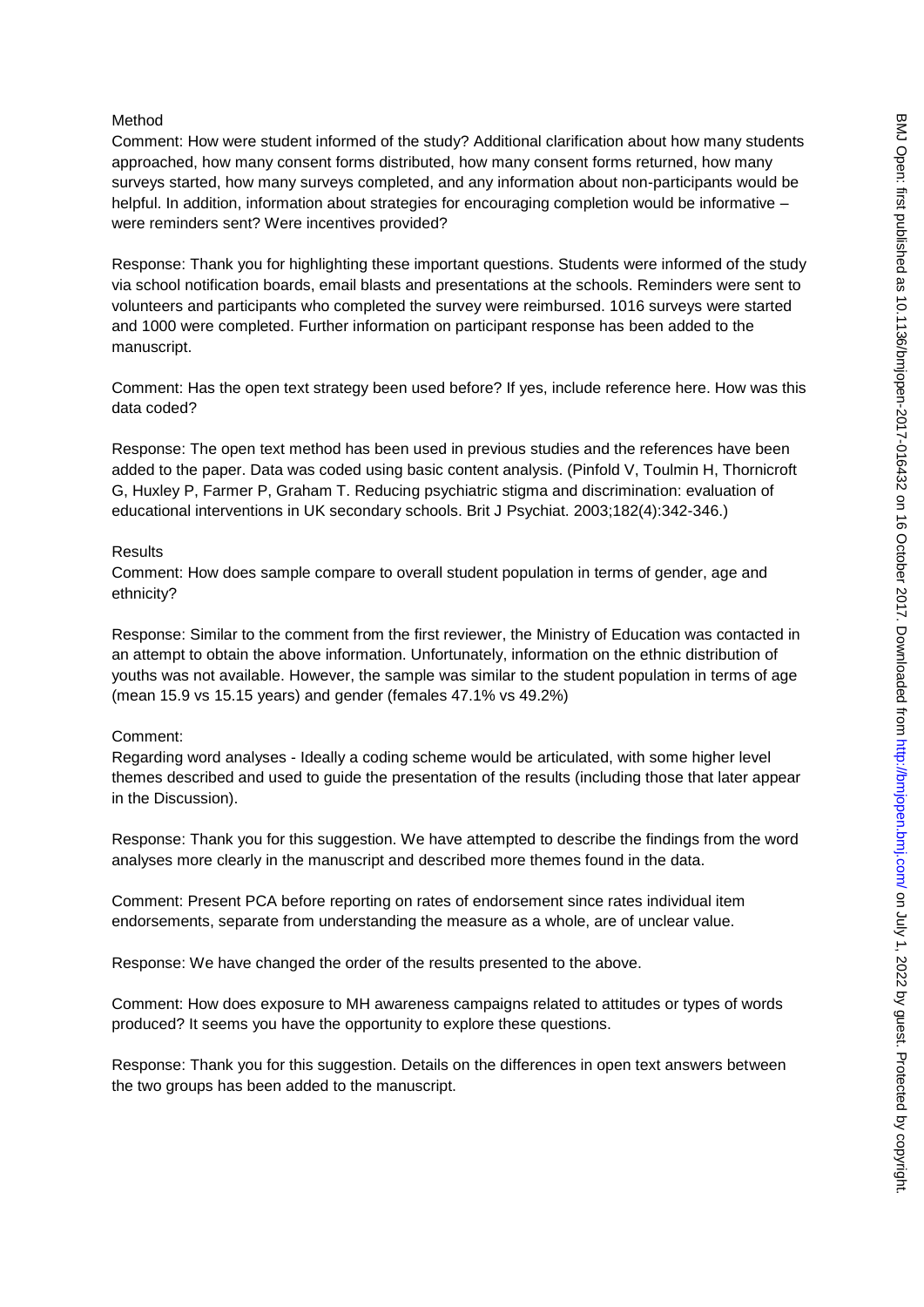#### **Discussion**

Comment: Much of the content of the first few paragraphs should be in the Results section or removed. Emphasis should be on interpreting finding and connecting to previous research. Clear connections back to issues of social inclusion and help seeking introduced in the Introduction should be made.

Response: Thank you for these comments. Some parts of the section have been removed and we have attempted to discuss the implications of our findings in relation to previous research presented in the Introduction.

Minor Comment: Include exposure to MH awareness campaigns in aims

Response: Thank you for this suggestion, the aims have been reworded and determining exposure to MH campaigns has been added.

Comment: Why was 1000 picked as the target N?

Response: The target N was calculated during the planning stages of the study. Based on Watson et al. (2005)"s study, the mean of Attitudes Toward Serious Mental Illness Scale-Adolescent Version (ATSMI-AV) ranged from 1.79 to 2.6, with standard deviation ranging from 0.65 to 0.95. In order to reach significance level at p<.05, acceptance of margin of error at 0.03 level, and taking into account 25% refusal rate and 15% missing data, the desirable minimum sample size ranged from 666 to 990. To have a conservative estimation, it was suggested that 1000 should be the target N for the survey.

Comment: For ATSMI-AV – add numbers of items for each subscale in description of original and reliability info for consistency with STS.

Response: We have added the number of items in each factor for the ATSMI-AV. Unfortunately, the original authors of the scale did not publish reliability information.

Comment: Include Ns for each category of excluded data.

Response: No data was manually deleted, only listwise deletion was used. Details on number of participants with missing data for each measure of interest has been added to the manuscript.

Comment: Move reference to Table 6 to the beginning of section where regression results are discussed.

Response: Thank you, the reference to Table 6 has been moved.

Language

Comment: I would suggest a thorough review to tighten up the language and grammar, and recommend paying particular attention to informal language and phrasing.

Response: Changes have been made to the manuscript to improve the language and grammar used.

Comment: We have done our best to address the feedback raised by the reviewers and revised the paper accordingly.

Response: We look forward to your favourable response.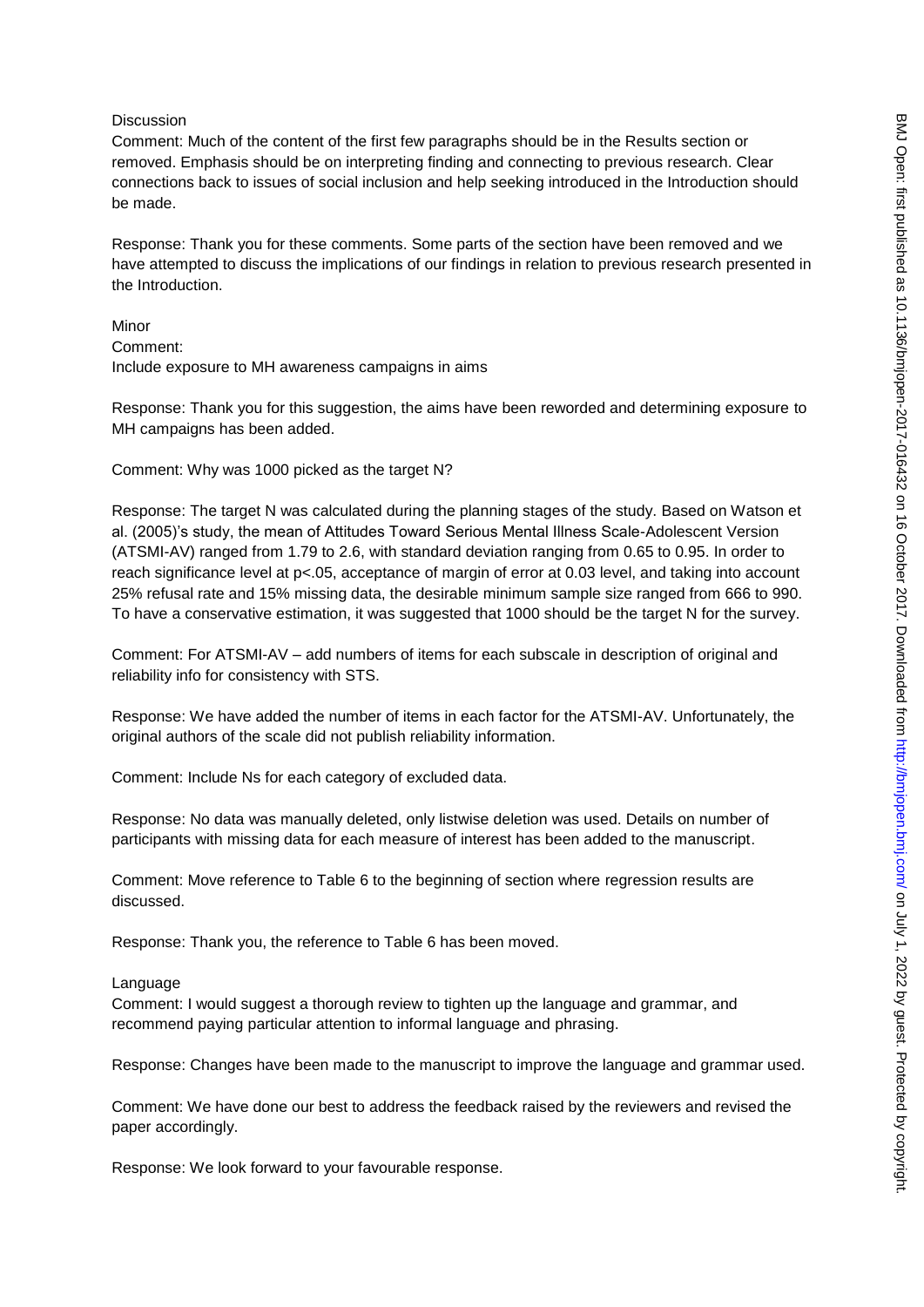# **VERSION 2 – REVIEW**

| <b>REVIEWER</b>         | <b>Heather Stuart</b><br>Queen's University, Canada                                                                                                                   |
|-------------------------|-----------------------------------------------------------------------------------------------------------------------------------------------------------------------|
| <b>REVIEW RETURNED</b>  | 07-Aug-2017                                                                                                                                                           |
|                         |                                                                                                                                                                       |
| <b>GENERAL COMMENTS</b> | The revisions are helpful and the paper is much improved. There are<br>a few typographical and grammatical issues that should be<br>addressed in the editing process. |

| <b>REVIEWER</b>         | Joanna Henderson                                                                                                                                                                                                                                                                                                                                                                                                                                                                                                                                                                                                                                                                                                                                                                                                                                                                                                                                                      |
|-------------------------|-----------------------------------------------------------------------------------------------------------------------------------------------------------------------------------------------------------------------------------------------------------------------------------------------------------------------------------------------------------------------------------------------------------------------------------------------------------------------------------------------------------------------------------------------------------------------------------------------------------------------------------------------------------------------------------------------------------------------------------------------------------------------------------------------------------------------------------------------------------------------------------------------------------------------------------------------------------------------|
|                         | Centre for Addiction and Mental Health                                                                                                                                                                                                                                                                                                                                                                                                                                                                                                                                                                                                                                                                                                                                                                                                                                                                                                                                |
| <b>REVIEW RETURNED</b>  | 25-Jun-2017                                                                                                                                                                                                                                                                                                                                                                                                                                                                                                                                                                                                                                                                                                                                                                                                                                                                                                                                                           |
|                         |                                                                                                                                                                                                                                                                                                                                                                                                                                                                                                                                                                                                                                                                                                                                                                                                                                                                                                                                                                       |
| <b>GENERAL COMMENTS</b> | The authors have addressed many of the suggestions offered during<br>the previous review and the manuscript is much improved. One area<br>for continued consideration is the opportunity to more fully examine<br>self-reported exposure to MH awareness activities and use of<br>pejorative words, naming mental illnesses, and expressing<br>sympathy, as well as scores on measures. While the authors have<br>added a statement comparing rates of pejorative words for exposed<br>and non-exposed groups, it is not clear what if any analyses were<br>conducted. Adding information about analyses conducted would be<br>helpful, and if possible, expanding the scope of analyses. Also, a<br>strength of the study is the inclusion of students from across 6<br>schools. What was the distribution of participating students across<br>the 6 participating schools? How might the distribution of students by<br>schools (or clustering) affect the results? |
|                         | In addition, the following suggestions are made:                                                                                                                                                                                                                                                                                                                                                                                                                                                                                                                                                                                                                                                                                                                                                                                                                                                                                                                      |
|                         | Abstract: The current wording of the final sentence seems to imply<br>that this study examined educational interventions and in my opinion<br>is unnecessarily narrow in scope ("Misconceptions and negative<br>attitudes towards mental illness are common and should be<br>addressed in educational campaigns"). Perhaps consider changing<br>to something like "Misconceptions and negative attitudes towards<br>mental illness are common demonstrating a clear need for effective<br>stigma reduction campaigns."                                                                                                                                                                                                                                                                                                                                                                                                                                                |
|                         | Methods: The inclusion of additional details about each participating<br>school and their rates of student participation would be helpful.                                                                                                                                                                                                                                                                                                                                                                                                                                                                                                                                                                                                                                                                                                                                                                                                                            |
|                         | Results, 2nd paragraph: "418 (44.5%) listed pejorative words and<br>phrases like "crazy", "weird", "scary", "stupid"" - Perhaps this<br>should be revised to read "418 (44.5%) respondents listed at least<br>one pejorative word or phrase like "crazy", "weird", "scary",<br>"stupid""                                                                                                                                                                                                                                                                                                                                                                                                                                                                                                                                                                                                                                                                              |
|                         | Discussion: The Discussion would be strengthened by a broader<br>discussion of stigma reduction strategies and their effectiveness.<br>The authors may wish to review Mehta et al., 2015 "Evidence for<br>effective interventions to reduce mental health-related stigma and<br>discrimination in the medium and long term: systematic review" in<br>BJPsych.                                                                                                                                                                                                                                                                                                                                                                                                                                                                                                                                                                                                         |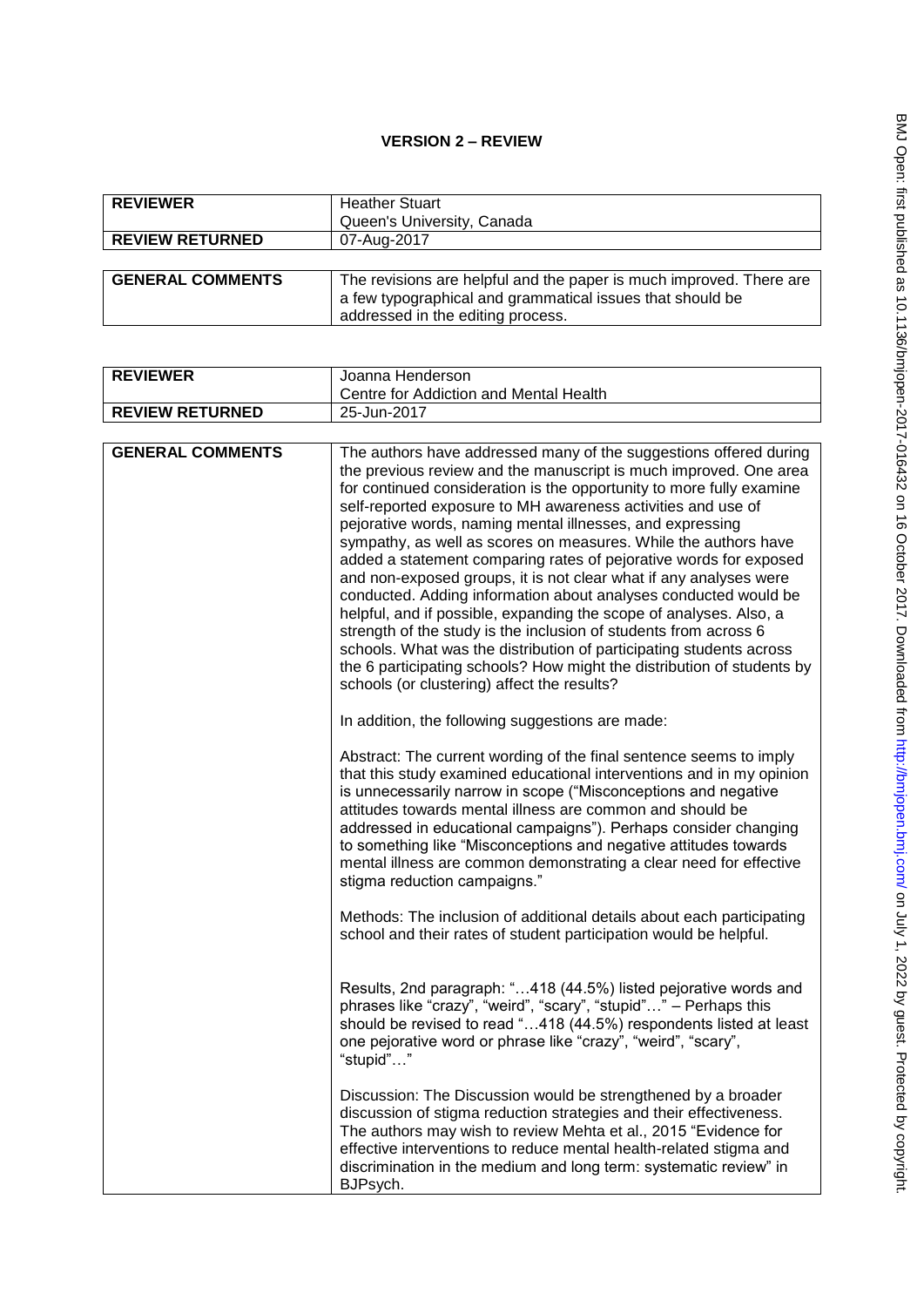| Discussion, last paragraph: The last sentence ("In the future studies"<br>may also replicate the measures used to evaluate the effectiveness<br>of public education campaigns being rolled out by relevant<br>agencies.") lacks clarity. Perhaps something like the following might<br>be more appropriate depending on the authors' intended message:<br>"In the future, findings about the measures in this study should be<br>replicated and rigorous studies should be used to evaluate the<br>effectiveness of public education campaigns before being rolled out" |
|-------------------------------------------------------------------------------------------------------------------------------------------------------------------------------------------------------------------------------------------------------------------------------------------------------------------------------------------------------------------------------------------------------------------------------------------------------------------------------------------------------------------------------------------------------------------------|
| Strobe checklist: Item 21 is missing                                                                                                                                                                                                                                                                                                                                                                                                                                                                                                                                    |

## **VERSION 2 – AUTHOR RESPONSE**

#### **Reviewer: 1**

Reviewer Name: Heather Stuart Institution and Country: Queen's University, Canada Please state any competing interests or state "None declared": None declared

Please leave your comments for the authors below

Comment: The revisions are helpful and the paper is much improved. There are a few typographical and grammatical issues that should be addressed in the editing process.

Response: Thank you for your kind comment. We have done our best to thoroughly proofread the revised manuscript for typographical and grammatical issues.

#### **Reviewer: 2**

Reviewer Name: Joanna Henderson Institution and Country: Centre for Addiction and Mental Health Please state any competing interests or state 'None declared': None declared.

Please leave your comments for the authors below

Comment: The authors have addressed many of the suggestions offered during the previous review and the manuscript is much improved. One area for continued consideration is the opportunity to more fully examine self-reported exposure to MH awareness activities and use of pejorative words, naming mental illnesses, and expressing sympathy, as well as scores on measures. While the authors have added a statement comparing rates of pejorative words for exposed and non-exposed groups, it is not clear what if any analyses were conducted. Adding information about analyses conducted would be helpful, and if possible, expanding the scope of analyses.

Response: We have further explored the relationship between exposure to MH awareness activities and types of words used as suggested by the reviewer. A chi-square test was used to compare the two groups though no significant differences were found. Information on the methods used and results have been added to the manuscript.

Comment: Also, a strength of the study is the inclusion of students from across 6 schools. What was the distribution of participating students across the 6 participating schools? How might the distribution of students by schools (or clustering) affect the results?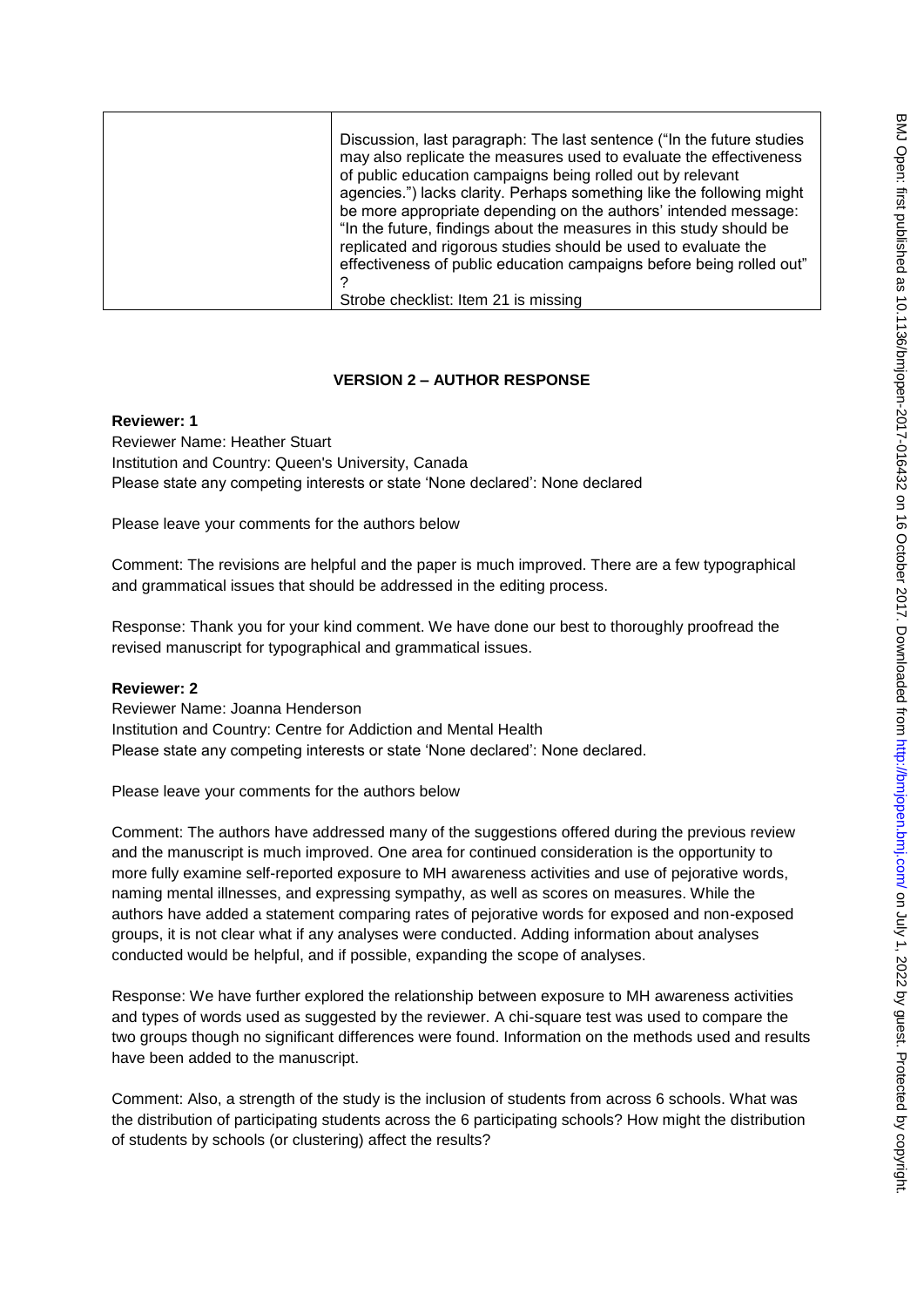Response: As our sample was a vulnerable group (14-18 year old minors), the survey had to remain as anonymous as possible by the request of the ethics board and the Ministry of Education. Thus, students were not asked to identify which school they attended. However, the country of Singapore is a very small island nation and city-state about 719.1 km² in size and the schools are distributed across three of the five Regions of Singapore. The schools were also a mix of government-run, government-aided and independent schools. Additional details about the participating schools has been added to the manuscript. We have also amended the strengths and limitations section to discuss the above points.

In addition, the following suggestions are made:

## Abstract

Comment: The current wording of the final sentence seems to imply that this study examined educational interventions and in my opinion is unnecessarily narrow in scope ("Misconceptions and negative attitudes towards mental illness are common and should be addressed in educational campaigns"). Perhaps consider changing to something like "Misconceptions and negative attitudes towards mental illness are common demonstrating a clear need for effective stigma reduction campaigns."

Response: Thank you for this suggestion. The wording has been changed in the manuscript.

## Methods

Comment: The inclusion of additional details about each participating school and their rates of student participation would be helpful.

Response: We have added further details about the participating schools to methods section.

Comment: Results, 2nd paragraph: "…418 (44.5%) listed pejorative words and phrases like "crazy", "weird", "scary", "stupid"…" – Perhaps this should be revised to read "…418 (44.5%) respondents listed at least one pejorative word or phrase like "crazy", "weird", "scary", "stupid"..."

Response: The sentence has been amended in the manuscript for clarity.

## Discussion

Comment: The Discussion would be strengthened by a broader discussion of stigma reduction strategies and their effectiveness. The authors may wish to review Mehta et al., 2015 "Evidence for effective interventions to reduce mental health-related stigma and discrimination in the medium and long term: systematic review" in BJPsych.

Response: Thank you for bringing this important review to our attention. The implications of the review are discussed in relation to our findings and local context.

## Discussion, last paragraph.

Comment: The last sentence ("In the future studies may also replicate the measures used to evaluate the effectiveness of public education campaigns being rolled out by relevant agencies.") lacks clarity. Perhaps something like the following might be more appropriate depending on the authors' intended message: "In the future, findings about the measures in this study should be replicated and rigorous studies should be used to evaluate the effectiveness of public education campaigns before being rolled out" ?